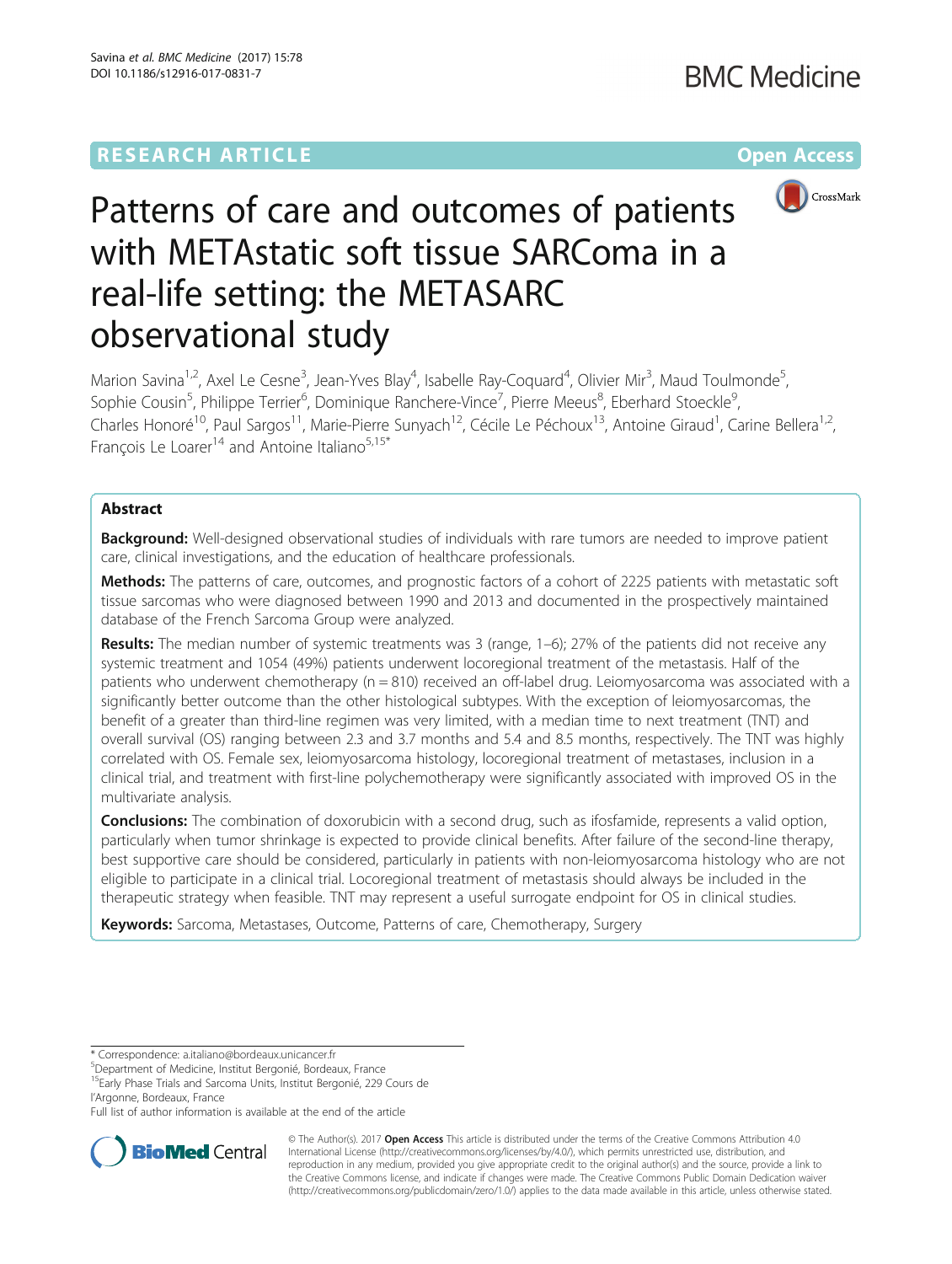## Background

Soft-tissue sarcomas (STSs) represent a heterogeneous group of diseases that account for 1% of all malignancies in adults [\[1\]](#page-9-0). Despite adequate locoregional treatment, up to 40% of patients with STSs will develop metastatic disease [\[1](#page-9-0), [2](#page-9-0)]. When metastases are detected, the standard of care is based on palliative chemotherapy. Due to their rarity, no specific data on the comprehensive management and outcomes of metastatic STS patients are available.

A national network of care coordinated by three national reference centres has been set up through the support of the French National Cancer Institute for the management of STS patients. All suspected or diagnosed STS cases are reviewed by an accredited pathologist who is an expert in the field, and the cases are included in a national database. The aim of this study was to use this unique set of data to assess the modalities of treatment of patients with metastatic STS in a real-life setting, to evaluate their impact on the outcome according to the histological subtype, and to identify prognostic factors.

## **Methods**

# Patients

From 1990 to 2013, patients  $\geq 18$  years old with a diagnosis of metastatic STS (excluding gastrointestinal stromal tumors, visceral sarcomas, and Ewing tumors) who were evaluated at one of the three national reference centres designated by the French National Cancer Institute for the management of STS (Centre Léon Bérard, Lyon; Institut Bergonié, Bordeaux; and Institut Gustave Roussy, Villejuif) were included in the prospectively maintained database of the French Sarcoma Group. A histological review of all patients was performed by the members of the pathological sub-committee of the French Sarcoma Group. The histological diagnosis and grading was established according to the World Health Organization Classification of Tumours and to the French grading system [\[2](#page-9-0), [3](#page-9-0)].

#### **Outcomes**

Time to next treatment (TNT) was defined as the time from the systemic treatment onset to the next treatment or death due to any cause, whichever came first. When neither death nor new systemic therapy was observed, TNT was censored at the date of last patient contact. Overall survival (OS) was defined as the interval between the diagnosis of metastatic disease or the first-line systemic therapy onset and the time of death. When death was not observed, OS was censored at the date of last patient contact.

#### Statistical analysis

The statistical analysis of the baseline demographics and clinical outcomes was based on all data available up to the cut-off date of December 31, 2015. Descriptive statistics were used to show the distribution of variables in the population. Multivariate logistic regression models were used to identify biological and clinical factors associated with the type of treatment received and with the probability of survival 5 years after the diagnosis of metastases. Follow-up times were described as median values based on the inverse Kaplan–Meier estimator [[4\]](#page-9-0).

Prognostic factors of TNT and OS were identified using Cox proportional hazard models. The variables included in the univariate and multivariate analyses are detailed in Additional file [1](#page-9-0).

The correlation between TNT and OS was evaluated at each of the four first-lines of metastatic chemotherapy by a Spearman rank correlation coefficient and was expressed as a value between 0 (no association) and 1 (perfect association). We used a reviewed copula-based approach that introduced an iterative multiple imputation method [\[5](#page-9-0)] for the estimation of the correlation coefficient. The data were analyzed using the SAS v9.3 and R v3.3 software packages.

# Results

#### **Patients**

A total of 2165 patients were included in this study. Their characteristics are presented in Table [1](#page-2-0). The median follow-up duration was 61 months (range, 1–300). The five most frequently detected histological subtypes were leiomyosarcoma (LMS), undifferentiated pleomorphic sarcoma (UPS), synovial sarcoma (SS), dedifferentiated liposarcoma (DLPS), and malignant peripheral nerve sheath tumors (MPNST).

#### General treatment patterns

The general treatment patterns are described in Table [2.](#page-3-0) Patients over 75 years of age  $(P < 0.0001)$ and with MPNST ( $P = 0.0136$ ) had a lower probability of receiving any systemic treatment, whereas presence of liver, lung, peritoneal, bone, pleural, skin, or lymphatic metastases was associated with a higher probability of receiving chemotherapy. Being over 75 years ( $P < 0.0001$ ), DLPS ( $P = 0.0031$ ), a grade 3 ( $P$ = 0.0188), and the presence of more than one metastatic site  $(P < 0.0001)$  were associated with a lower probability of receiving a locoregional treatment, whereas being a woman  $(P = 0.0012)$ , SS  $(P = 0.0026)$ , and the presence of lymphatic, brain, bone, skin, soft tissue, or peritoneal metastases were associated with an increased probability of locoregional treatment. Locoregional metastasis treatment was the sole treatment for 250 patients (11.55%). The metastasis localization was the only factor associated with the probability of receiving only locoregional treatment. Indeed, the presence of liver  $(P < 0.0001)$ , lung  $(P < 0.0001)$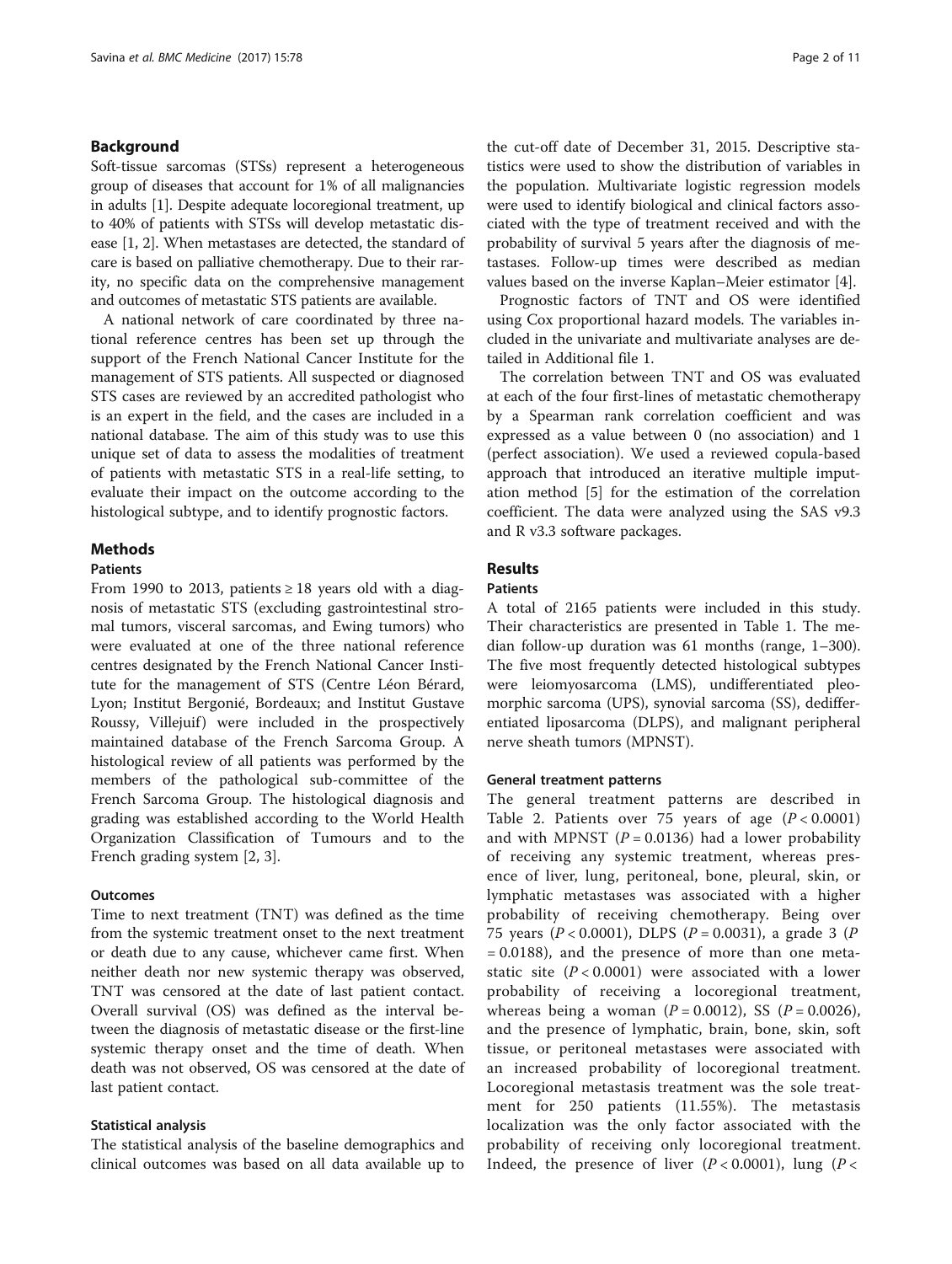|                            | All patients |       |                     | Patients alive at 5 years |              | Patients treated with metastatic chemotherapy |  |
|----------------------------|--------------|-------|---------------------|---------------------------|--------------|-----------------------------------------------|--|
|                            | $(n = 2165)$ |       | $(n = 224)$         |                           | $(n = 1575)$ |                                               |  |
|                            | n            | $\%$  | n                   | $\%$                      | n            | $\%$                                          |  |
| Sex                        |              |       |                     |                           |              |                                               |  |
| Male                       | 1055         | 48.73 | 92                  | 41.07                     | 754          | 47.87                                         |  |
| Female                     | 1110         | 51.27 | 132                 | 58.93                     | 821          | 52.13                                         |  |
| Age at first metastasis    |              |       |                     |                           |              |                                               |  |
| < 75 years old             | 1886         | 87.11 | 216                 | 96.43                     | 1429         | 90.73                                         |  |
| $\geq$ 75 years old        | 279          | 12.89 | 8                   | 3.57                      | 146          | 9.27                                          |  |
| Histology                  |              |       |                     |                           |              |                                               |  |
| Leiomyosarcoma             | 502          | 23.19 | 60                  | 26.79                     | 396          | 25.14                                         |  |
| UPS                        | 203          | 9.38  | 9                   | 4.02                      | 141          | 8.95                                          |  |
| <b>DLPS</b>                | 172          | 7.94  | 12                  | 5.36                      | 112          | 7.11                                          |  |
| Synovial sarcoma           | 188          | 8.68  | 16                  | 7.14                      | 150          | 9.52                                          |  |
| <b>MPNST</b>               | $80\,$       | 3.70  | 11                  | 4.91                      | 50           | 3.17                                          |  |
| Other                      | 1020         | 47.11 | 116                 | 51.79                     | 726          | 46.10                                         |  |
| Grade                      |              |       |                     |                           |              |                                               |  |
| $\mathbf{1}$               | 138          | 6.37  | 48                  | 21.43                     | 94           | 5.97                                          |  |
| $\overline{2}$             | 590          | 27.25 | 74                  | 33.04                     | 440          | 27.94                                         |  |
| 3                          | 1083         | 50.02 | 63                  | 28.13                     | 765          | 48.57                                         |  |
| Not available              | 354          | 16.35 | 39                  | 17.41                     | 276          | 17.52                                         |  |
| Number of metastatic sites |              |       |                     |                           |              |                                               |  |
| $\mathbf{1}$               | 1780         | 82.22 | 199                 | 88.84                     | 1248         | 79.24                                         |  |
| >1                         | 385          | 17.78 | 25                  | 11.16                     | 327          | 20.76                                         |  |
| Metastatic sites           |              |       |                     |                           |              |                                               |  |
| Lung                       | 1399         | 64.62 | 149                 | 66.52                     | 1075         | 68.25                                         |  |
| Liver                      | 410          | 18.94 | 34                  | 15.18                     | 352          | 22.35                                         |  |
| Peritoneum                 | 396          | 18.29 | 60                  | 26.79                     | 319          | 20.25                                         |  |
| Bone                       | 370          | 17.09 | 29                  | 12.95                     | 305          | 19.37                                         |  |
| Lymph node                 | 304          | 14.04 | 35                  | 15.63                     | 236          | 14.98                                         |  |
| Skin                       | 172          | 7.94  | 25                  | 11.16                     | 136          | 8.63                                          |  |
| Soft tissue                | 173          | 7.99  | 36                  | 16.07                     | 135          | 8.57                                          |  |
| Pleura                     | 163          | 7.53  | 11                  | 4.91                      | 140          | 8.89                                          |  |
| Brain                      | 113          | 5.22  | 5                   | 2.23                      | 89           | 5.65                                          |  |
| Bone marrow                | 12           | 0.55  | $\mathsf{O}\xspace$ | 0.00                      | 10           | 0.63                                          |  |
| Other                      | 228          | 10.53 | 32                  | 14.29                     | 166          | 10.54                                         |  |

<span id="page-2-0"></span>Table 1 Patient characteristics according to the study population

UPS undifferentiated pleomorphic sarcoma, DLPS dedifferentiated liposarcoma, MPNST malignant peripheral nerve sheath tumors

0.0001), pleural  $(P = 0.0005)$ , and peritoneal  $(P = 0.0001)$ 0.0087) metastases was associated with a lower probability of locoregional treatment alone, whereas patients with soft-tissue metastases  $(P = 0.0031)$  were more likely to receive only a locoregional treatment. Best supportive care alone was more likely to be proposed to patients over 75 years  $(P < 0.0001)$ , with a grade 3 tumor ( $P = 0.0306$ ), or with multiple metastatic sites  $(P = 0.0201)$ .

### Systemic treatment patterns (Table [2](#page-3-0))

The median number of systemic treatments received by the patients was 3 (min = 1 and max = 6) and did not significantly differ across the histological subtypes. Patients < 75 years old  $(P < 0.0001)$  and those with lymph node involvement ( $P = 0.0001$ ) were more likely to receive polychemotherapy in the first-line setting. The most frequently prescribed off-label drug was gemcitabine. Female sex ( $P = 0.0313$ ) and age  $\ge 75$  years ( $P =$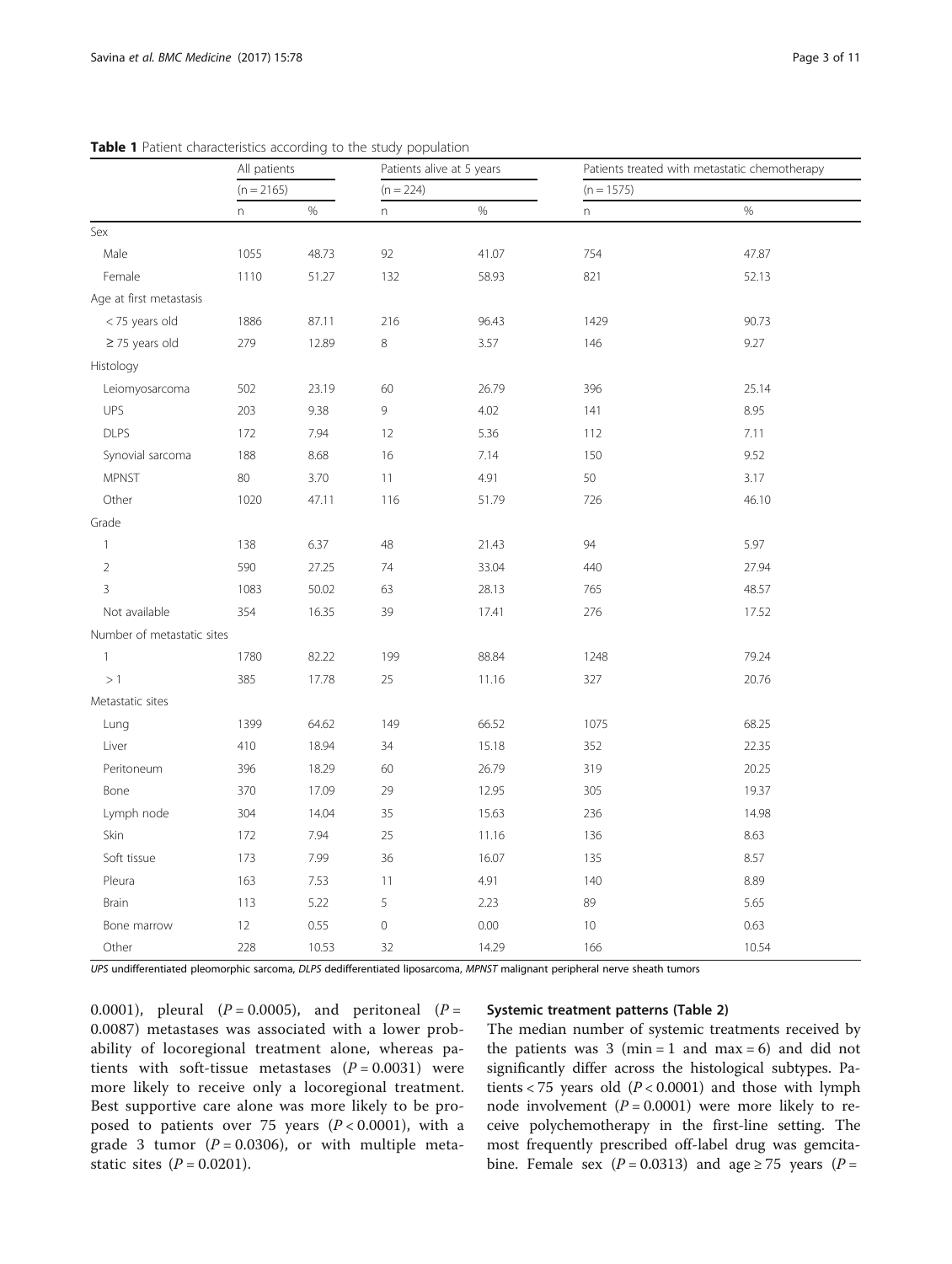|                                         |              | All patients |                | Patients alive at 5 years |                     | Patients treated with chemotherapy |  |
|-----------------------------------------|--------------|--------------|----------------|---------------------------|---------------------|------------------------------------|--|
|                                         | $(n = 2165)$ |              | $(n = 224)$    |                           | $(n = 1575)$        |                                    |  |
|                                         | n            | $\%$         | n              | $\%$                      |                     |                                    |  |
| Metastatic treatment received           |              |              |                |                           |                     |                                    |  |
| Best supportive care only               | 340          | 15.70        | 13             | 5.80                      | $\mathsf{O}\xspace$ | 0.00                               |  |
| Locoregional treatment                  | 1054         | 48.68        | 187            | 83.48                     | 804                 | 51.05                              |  |
| Surgery                                 | 408          | 38.71        | 82             | 43.85                     | 282                 | 35.07                              |  |
| Radiotherapy                            | 254          | 24.10        | 12             | 6.42                      | 213                 | 26.49                              |  |
| Radiofrequency                          | 42           | 3.98         | 9              | 4.81                      | 33                  | 4.10                               |  |
| Other                                   | 30           | 2.85         | 3              | 1.60                      | 19                  | 2.36                               |  |
| Combination                             | 320          | 30.36        | 81             | 43.32                     | 257                 | 31.97                              |  |
| None                                    | 1111         | 51.32        | 37             | 16.52                     | 771                 | 48.95                              |  |
| Chemotherapy                            | 1575         | 72.75        | 156            | 69.64                     | 1575                | 100                                |  |
| None                                    | 590          | 27.25        | 68             | 30.36                     | ÷                   | $\equiv$                           |  |
| 1 line                                  | 489          | 22.59        | 54             | 34.62                     | 489                 | 31.05                              |  |
| 2 lines                                 | 293          | 13.53        | 24             | 15.38                     | 293                 | 18.60                              |  |
| 3 lines                                 | 240          | 11.09        | 21             | 13.46                     | 240                 | 15.24                              |  |
| 4 lines                                 | 157          | 7.25         | 11             | 7.05                      | 157                 | 9.97                               |  |
| > 4 lines                               | 396          | 17.27        | 46             | 29.49                     | 396                 | 25.15                              |  |
| Anthracycline received                  |              |              |                |                           |                     |                                    |  |
| Yes                                     |              |              | 109            | 69.87                     | 951                 | 60.38                              |  |
| No                                      |              |              | 47             | 30.13                     | 624                 | 39.62                              |  |
| Anthracycline received as first line    |              |              |                |                           |                     |                                    |  |
| Yes                                     |              |              | 98             | 62.82                     | 852                 | 54.10                              |  |
| No                                      |              |              | 58             | 37.18                     | 723                 | 45.90                              |  |
| Polychemotherapy received as first line |              |              |                |                           |                     |                                    |  |
| Yes                                     |              |              | 95             | 60.90                     | 716                 | 45.46                              |  |
| No                                      |              |              | 61             | 39.10                     | 859                 | 54.54                              |  |
| Inclusion in a clinical trial           |              |              |                |                           |                     |                                    |  |
| Yes:                                    |              |              | 55             | 35.26                     | 332                 | 21.08                              |  |
| Line 1                                  |              |              | 10             | 6.41                      | 122                 | 7.75                               |  |
| Line 2                                  |              |              | 17             | 16.67                     | 107                 | 9.85                               |  |
| Line 3                                  |              |              | 10             | 12.82                     | 56                  | 7.06                               |  |
| Line 4                                  |              |              | $\overline{7}$ | 12.28                     | $30\,$              | 5.42                               |  |
| Other lines                             |              |              | 11             | 23.91                     | $17\,$              | 4.29                               |  |
| $\rm No$                                |              |              | 101            | 64.74                     | 1243                | 78.92                              |  |
| Off-label drugs                         |              |              |                |                           |                     |                                    |  |
| Yes:                                    | $\equiv$     |              | 99             | 63.46                     | 810                 | 51.43                              |  |
| Line 1                                  |              |              | 21             | 13.46                     | 194                 | 12.32                              |  |
| Line 2                                  |              |              | 22             | 21.57                     | 203                 | 18.69                              |  |
| Line 3                                  |              |              | 14             | 17.95                     | 169                 | 21.31                              |  |
| Line 4                                  |              |              | 21             | 36.84                     | 142                 | 25.68                              |  |
| Other lines                             |              |              | 21             | 45.65                     | 102                 | 25.76                              |  |
| $\rm No$                                |              |              | 57             | 36.54                     | 765                 | 48.57                              |  |

# <span id="page-3-0"></span>Table 2 General patterns of treatment according to study population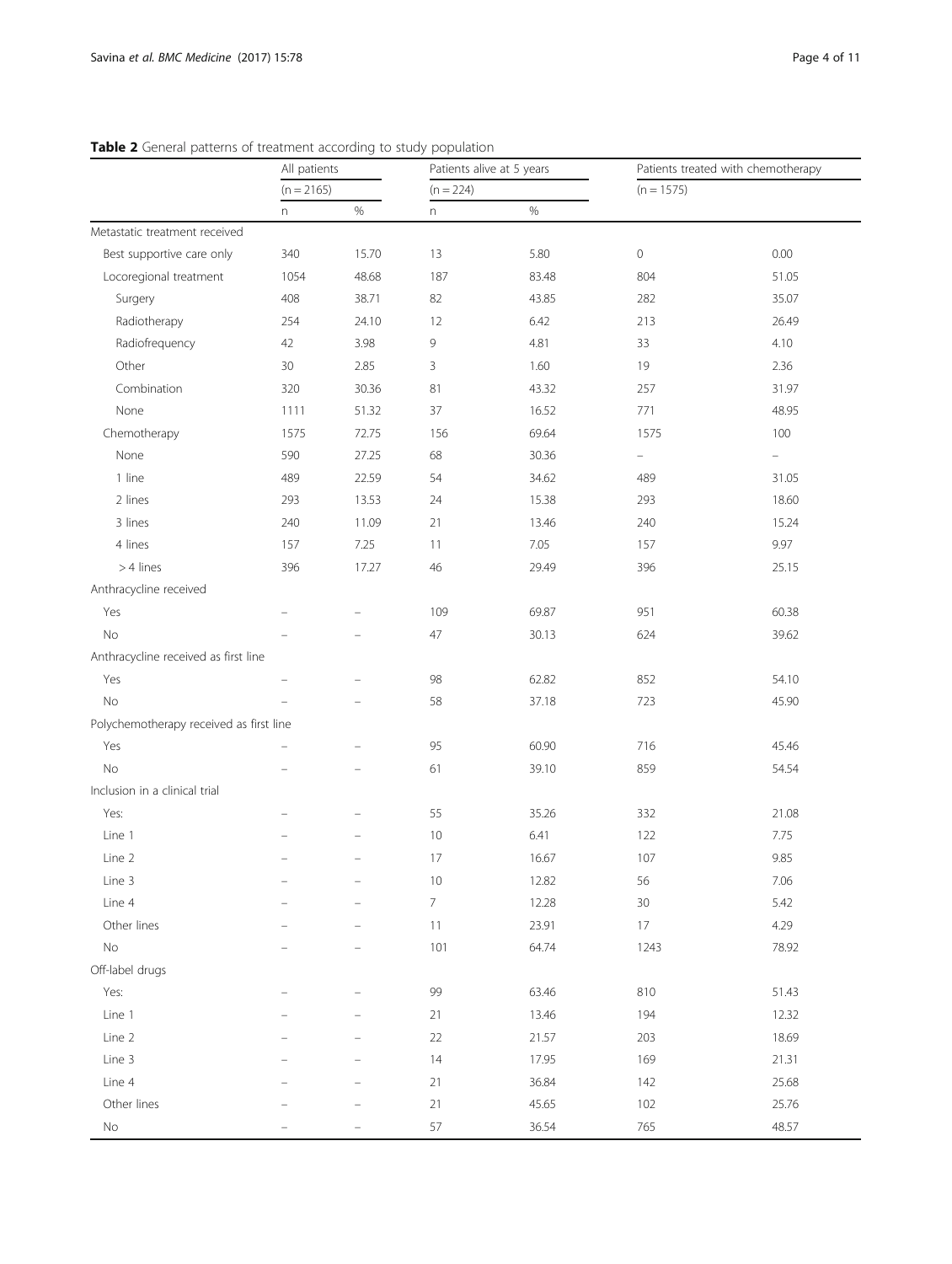0.0003) were factors associated with a lower probability of being part of a clinical trial. On the contrary, patients with LMS or SS ( $P = 0.0217$ ) and patients with liver ( $P =$ 0.0072), skin ( $P = 0.0013$ ) or peritoneal ( $P = 0.0036$ ) metastases were more likely to be included in a clinical trial during the course of their treatment.

#### Time to next treatment and overall survival

The median TNT and OS according to the treatment line setting for the five most frequent histological subtypes are described in Table 3. Patients with metastatic LMS had the longest median survival, whereas patients with UPS had the shortest. The benefit of systemic therapy beyond the second line setting was limited, with a median TNT ranging between 2.3 and 3.5 months except for LMS (>4 months). The correlation estimated between TNT and OS was similar and high regardless of the considered chemotherapy line (rho > 0.65); the highest value was observed in the first line setting (rho = 0.76; 95% CI, 0.73–0.78) (Table 4).

#### Prognostic factors for time to next treatment

We evaluated the prognostic TNT value calculated from the first line systemic therapy of the main biological, histological, and clinical factors for the 1575 patients who received at least one systemic treatment (Table [5\)](#page-5-0).

Regarding the multivariate analysis, the following factors remained associated with an increased TNT: female sex, locoregional treatment of metastases, and administration of polychemotherapy in the first line of metastatic treatment (Table [5,](#page-5-0) Fig. [1\)](#page-5-0). Only a grade 3 tumor at diagnosis remained associated with a decreased TNT (Table [5,](#page-5-0) Fig. [1](#page-5-0)).

#### Prognostic factors for OS

We evaluated the prognostic OS values of the main biological, histological, and clinical factors for the 1575

Table 3 Median time to next treatment (TNT) and overall survival (OS) according to the histological subtype and treatment setting

|              | Median TNT/OS (months) |                       |                       |                       |  |  |  |
|--------------|------------------------|-----------------------|-----------------------|-----------------------|--|--|--|
|              | TNT1/OS1 <sup>a</sup>  | INT2/OS2 <sup>b</sup> | TNT3/OS3 <sup>c</sup> | TNT4/OS4 <sup>d</sup> |  |  |  |
| LMS          | 8.0/24.9               | 5.6/17.3              | 4.6/12.3              | 4.4/9.2               |  |  |  |
| <b>UPS</b>   | 4.8/11.0               | 3.5/7.9               | 2.3/3.7               | 3.5/6.2               |  |  |  |
| DI PS        | 4.4/11.8               | 5.1/8.8               | 2.4/6.0               | 3.2/8.5               |  |  |  |
| SS           | 8.7/19.7               | 5.7/11.7              | 3.4/7.8               | 2.3/6.0               |  |  |  |
| <b>MPNST</b> | 4.1/12.5               | 2.8/7.0               | 3.6/8.0               | 3.7/5.4               |  |  |  |

<sup>a</sup>Calculated from the date of first-line treatment onset

<sup>b</sup>Calculated from the date of second-line treatment onset

<sup>c</sup>Calculated from the date of third-line treatment onset

<sup>d</sup>Calculated from the date of fourth-line treatment onset

DLPS dedifferentiated liposarcomas, LMS leiomyosarcomas, MPNST malignant peripheral nerve sheath sarcomas, SS synovial sarcomas, UPS undifferentiated pleomorphic sarcomas

| <b>Table 4</b> Correlation between time to next treatment (TNT) and |  |  |  |
|---------------------------------------------------------------------|--|--|--|
| overall survival (OS)                                               |  |  |  |

|                       | Spearman's rho | 95% CI        |
|-----------------------|----------------|---------------|
| TNT1/OS1 <sup>a</sup> | 0.76           | $0.73 - 0.78$ |
| TNT2/OS2 <sup>b</sup> | 0.70           | $0.67 - 0.73$ |
| TNT3/OS3 <sup>c</sup> | 0.68           | $0.65 - 0.72$ |
| TNT4/OS4 <sup>d</sup> | 0.73           | $0.70 - 0.76$ |

<sup>a</sup>Calculated from the date of first-line treatment onset

**bCalculated from the date of second-line treatment onset** 

<sup>c</sup>Calculated from the date of third-line treatment onset

<sup>d</sup>Calculated from the date of fourth-line treatment onset

patients who received at least one systemic treatment (Table [6\)](#page-6-0).

The following factors remained associated with an increased OS in the multivariate analysis: female sex, LMS, locoregional treatment of metastases, inclusion in a clinical trial, and administration of polychemotherapy in the first line of metastatic treatment (Table [6,](#page-6-0) Fig. [2](#page-7-0)). A grade 3 tumor at diagnosis remained associated with a decreased OS (Table [6,](#page-6-0) Fig. [2](#page-7-0)).

#### Parameters correlated with 5-year survival

To evaluate the parameters associated with a long survival, we excluded patients alive and with a follow-up inferior to 5 years, leading to the inclusion of 1619 patients in this analysis. A total of 224 patients were alive 5 years after the diagnosis of metastasis. The characteristics and patterns of this population are described in Tables [1](#page-2-0) and [2](#page-3-0), respectively.

The odds ratios and confidence intervals estimated by the logistic regression model for the factors significantly associated with the probability of 5-year survival are presented in Fig. [3](#page-7-0). The factors associated with a higher probability of 5-year survival were locoregional treatment of metastases (OR = 7.41; 95% CI, 4.42–12.41) and inclusion in a clinical trial  $(OR = 1.59; 95\% \text{ CI}, 1.04-$ 2.42). A grade 3 tumor at the time of diagnosis of metastasis was associated with a lower probability of 5-year survival (OR = 0.32; 95% CI, 0.21–0.48).

To observe the impact of the locoregional treatment modality on the probability of 5-year survival, we replaced the binary variable "locoregional treatment: yes/ no" by a categorical variable detailing the type of locoregional treatment received (surgery, radiotherapy, radiofrequency, other, combination, or none). The following locoregional treatment modalities were particularly and significantly associated with a higher probability of 5 year survival: surgery (OR = 11.20; 95% CI, 6.19–20.26), radiofrequency (OR = 15.62; 95% CI, 5.04–48.41), and combination of modalities ( $OR = 9.60$ ;  $95\%$  CI,  $5.38-$ 17.14). Other types of treatment, such as radiotherapy, were also correlated with a better probability of long survival; however, the effect was not significant.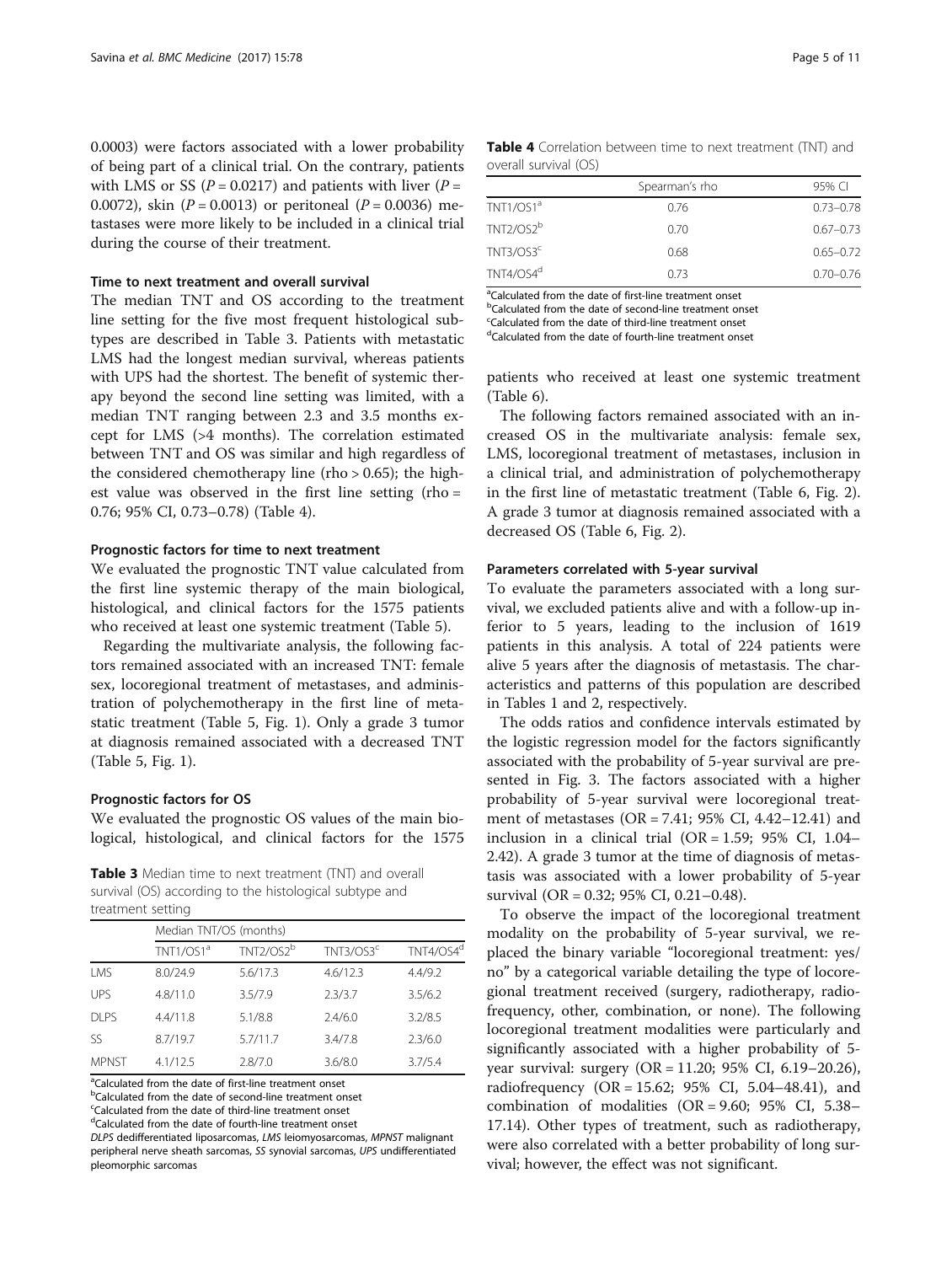#### <span id="page-5-0"></span>Table 5 Prognostic factors for time to next treatment

|                                          | Univariate analysis |                        | Multivariate analysis |                        |  |
|------------------------------------------|---------------------|------------------------|-----------------------|------------------------|--|
| Covariate                                | P                   | HR (95% CI)            | P                     | HR (95% CI)            |  |
| Sex (ref: Male)                          | 0.0014              | $0.835(0.747 - 0.933)$ | 0.0013                | $0.825(0.733 - 0.928)$ |  |
| Age (ref: $<$ 75 years old)              | 0.0023              | 1.374 (1.120-1.686)    |                       |                        |  |
| Histotype (ref: Other)                   |                     |                        |                       |                        |  |
| LMS                                      | 0.5114              | $0.955(0.831 - 1.097)$ |                       |                        |  |
| <b>DLPS</b>                              | 0.0068              | 1.357 (1.088-1.692)    |                       |                        |  |
| <b>MPNST</b>                             | 0.3703              | 1.154 (0.843-1.580)    |                       |                        |  |
| SS                                       | 0.8580              | $0.983(0.811 - 1.191)$ |                       |                        |  |
| <b>UPS</b>                               | 0.0375              | 1.243 (1.013-1.525)    |                       |                        |  |
| Grade (ref: $<$ 3)                       | < 0.0001            | 1.417 (1.258-1.596)    | < 0.0001              | 1.372 (1.218-1.546)    |  |
| Number of metastatic sites (ref: 1)      | 0.1175              | 1.118 (0.972-1.285)    |                       |                        |  |
| Liver metastasis (ref: no)               | 0.1436              | 1.103 (0.967-1.259)    |                       |                        |  |
| Locoregional treatment (ref: no)         | < 0.0001            | $0.496(0.442 - 0.556)$ | < 0.0001              | $0.487$ (0.432-0.550)  |  |
| Clinical trial in first line (ref: no)   | 0.6453              | 1.048 (0.859-1.277)    |                       |                        |  |
| Anthracycline in first line (ref: no)    | < 0.0001            | 0.756 (0.674-0.847)    |                       |                        |  |
| Polychemotherapy in first line (ref: no) | < 0.0001            | $0.729(0.651 - 0.815)$ | < 0.0001              | $0.743(0.660 - 0.836)$ |  |

DLPS dedifferentiated liposarcomas, LMS leiomyosarcomas, MPNST malignant peripheral nerve sheath sarcomas, SS synovial sarcomas, UPS undifferentiated pleomorphic sarcomas

# Discussion

The heterogeneity of STS has rarely been taken into account in the design of clinical trials to investigate systemic therapies in STS patients. Our results indicated that LMS clearly represented a distinct STS subgroup with a significantly better outcome in the advanced setting. Previous studies have shown worse outcomes for LMS than the results obtained in our current analysis. The largest study published to date was a retrospective analysis of 2185 patients with advanced STS treated in

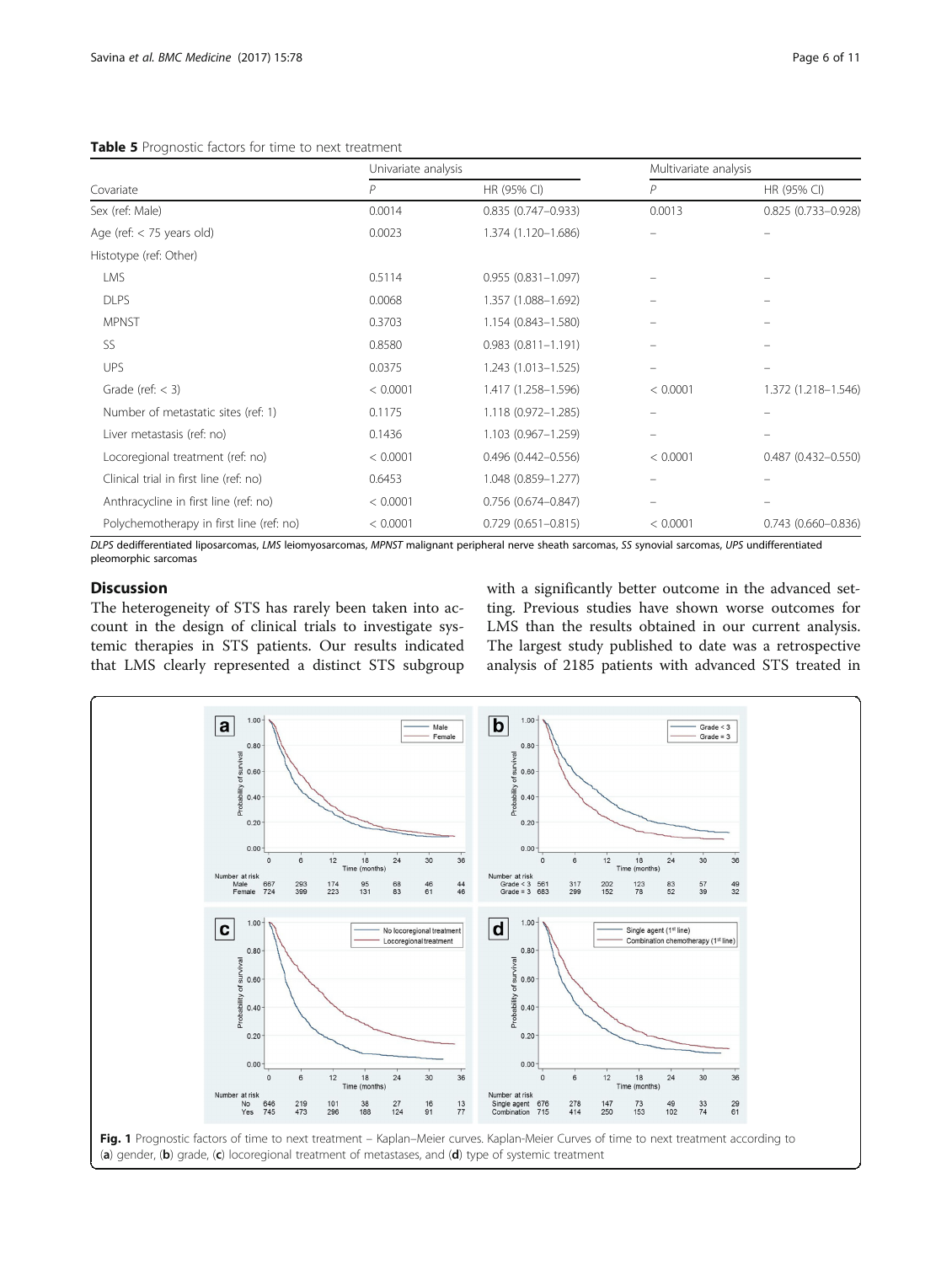#### <span id="page-6-0"></span>Table 6 Prognostic factors for overall survival

|                                          | Univariate analysis |                        | Multivariate analysis |                        |  |
|------------------------------------------|---------------------|------------------------|-----------------------|------------------------|--|
| Covariate                                | P                   | HR (95% CI)            | P                     | HR (95% CI)            |  |
| Sex (ref: Male)                          | 0.0002              | $0.801(0.713 - 0.899)$ | 0.0003                | 0.792 (0.698-0.900)    |  |
| Age (ref: < 75 years old)                | 0.0024              | 1.389 (1.123-1.717)    |                       |                        |  |
| Histotype (ref: Other)                   |                     |                        |                       |                        |  |
| LMS                                      | 0.0004              | $0.765(0.659 - 0.888)$ | 0.0010                | 0.765 (0.652-0.897)    |  |
| <b>DLPS</b>                              | 0.0269              | 1.291 (1.030-1.619)    | 0.2034                | 1.171 (0.918-1.492)    |  |
| <b>MPNST</b>                             | 0.1368              | 1.273 (0.926-1.751)    | 0.2183                | 1.234 (0.883-1.726)    |  |
| SS                                       | 0.4738              | 1.074 (0.883-1.307)    | 0.0764                | 1.206 (0.980-1.485)    |  |
| <b>UPS</b>                               | 0.0061              | 1.347 (1.089-1.668)    | 0.1839                | 1.168 (0.929-1.469)    |  |
| Grade (ref: $<$ 3)                       | < 0.0001            | 1.692 (1.491-1.920)    | < 0.0001              | 1.687 (1.483-1.919)    |  |
| Number of metastatic sites (ref: 1)      | 0.0136              | 1.200 (1.038-1.387)    | 0.0009                | 1.305 (1.115-1.528)    |  |
| Liver metastasis (ref: no)               | 0.1056              | $0.891(0.774 - 1.025)$ |                       |                        |  |
| Locoregional treatment (ref: no)         | < 0.0001            | $0.412(0.365 - 0.465)$ | < 0.0001              | $0.400(0.351 - 0.455)$ |  |
| Clinical trial (ref: no)                 | < 0.0001            | $0.750(0.653 - 0.862)$ | 0.0002                | $0.755(0.651 - 0.877)$ |  |
| Off-label drugs (ref: no)                | < 0.0001            | $0.791(0.703 - 0.890)$ |                       |                        |  |
| Anthracycline (ref: no)                  | 0.0046              | $0.838(0.741 - 0.947)$ |                       |                        |  |
| Anthracycline in first line (ref: no)    | 0.0127              | $0.861(0.765 - 0.968)$ | -                     |                        |  |
| Polychemotherapy in first line (ref: no) | 0.0003              | $0.804(0.715 - 0.902)$ | 0.0023                | 0.822 (0.724-0.932)    |  |

DLPS dedifferentiated liposarcomas, LMS leiomyosarcomas, MPNST malignant peripheral nerve sheath sarcomas, SS synovial sarcomas, UPS undifferentiated pleomorphic sarcomas

the first-line studies of EORTC-STBSG; these patients showed no significant differences in terms of OS between LMS (492 cases) and the other histological subtypes, with a median OS of approximately 12 months [[6\]](#page-10-0). However, this study, which focused only on first-line treatment, included patients diagnosed before the identification of the KIT mutation in gastrointestinal stromal tumors [\[4](#page-9-0)]. Therefore, a significant proportion of gastrointestinal stromal tumors, which are chemorefractory, were likely included in the LMS group. The better outcome of LMS may be explained by a specific biology but also by the potentially higher sensitivity to some anticancer agents such as gemcitabine, dacarbazine, or trabectedin. For instance, in a recent phase II randomized trial, patients with leiomyosarcomas of any origin benefited significantly from the combination of gemcitabine with dacarbazine, achieving a median progression-free survival (PFS) and OS of 4.9 and 13.8 months, respectively, versus 2.1 and 7.8 months, respectively, for the non-leiomyosarcoma subtypes [\[7](#page-10-0)]. Moreover, a large worldwide expanded access program for trabectedin showed a median OS of 16.2 months in 321 heavily pretreated leiomyosarcoma patients versus a median survival time of 11.9 months for the whole cohort of 903 patients [\[8\]](#page-10-0).

We report here the first study assessing the outcomes of patients with advanced UPS. Some past reports included patients with malignant fibrous histiocytomas

(MFHs). However, a significant subset of tumors initially diagnosed as MFH showed a specific line of differentiation (lipogenic, neurogenic, myogenic, or nonsarcomatous) [\[9](#page-10-0)–[12](#page-10-0)]. "MFH" is now considered an obsolete terminology and has been replaced by the term UPS, which is a diagnosis of exclusion. We found that patients with advanced UPS had the worst outcome with the shortest TNT and a median OS of only 11 months. These results illustrate the particular resistance to chemotherapy of this histological subset and an intrinsically more aggressive biology. Further investigations are needed to better understand the mechanisms of their tumorigenesis and to define more appropriate therapeutic strategies.

Approximately 45% of the 1575 patients who underwent systemic therapy received a combination chemotherapy regimen in the first-line setting. The first-line chemotherapy for advanced, metastatic, or nonresectable STS is typically based on single-agent doxorubicin [[13\]](#page-10-0). Indeed, the majority of clinical studies comparing single agents with combinations failed to show an OS advantage but consistently showed improvement in the response rates and PFS [\[14, 15\]](#page-10-0). Interestingly, our analysis showed a significant impact of the use of combination chemotherapy on OS, with a hazard ratio of 0.822 (0.724–0.932) and  $P = 0.0003$ . Judson et al. [[14\]](#page-10-0) recently published the results of a randomized clinical trial evaluating doxorubicin as a single agent in the control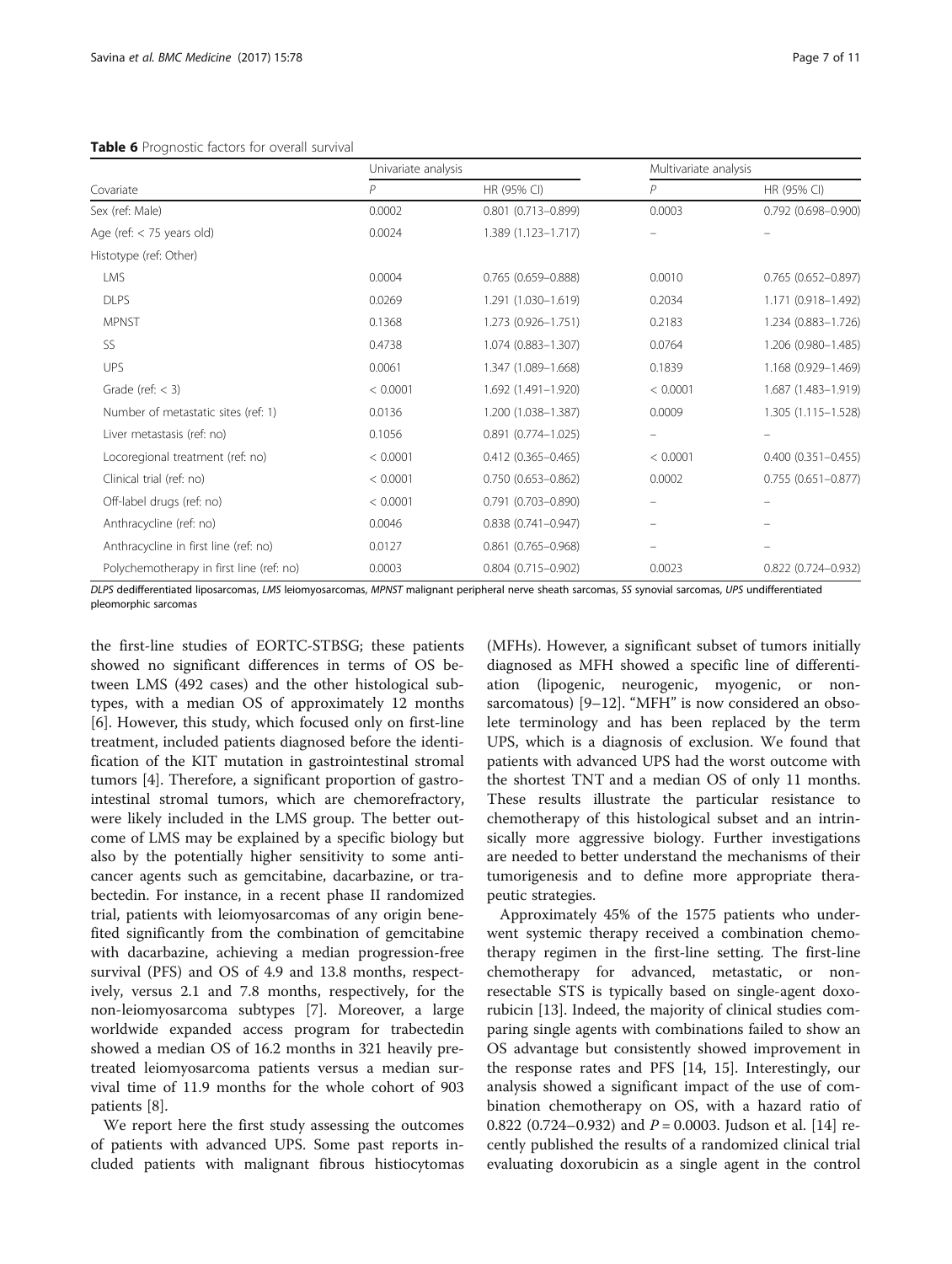<span id="page-7-0"></span>

arm versus doxorubicin-ifosfamide in the experimental arm as a first-line treatment for advanced or metastatic STS. Although the Kaplan–Meier curves presented in the publication highlighted a difference between the two treatment arms in favor of polychemotherapy, the trial failed to detect a significant effect of polychemotherapy on OS, which was in contrast to our results. Our results suggest that the negative outcome of this study may simply be due to a lack of power as already suggested by Benjamin and Lee [\[16](#page-10-0)]. Indeed, by including 450 patients

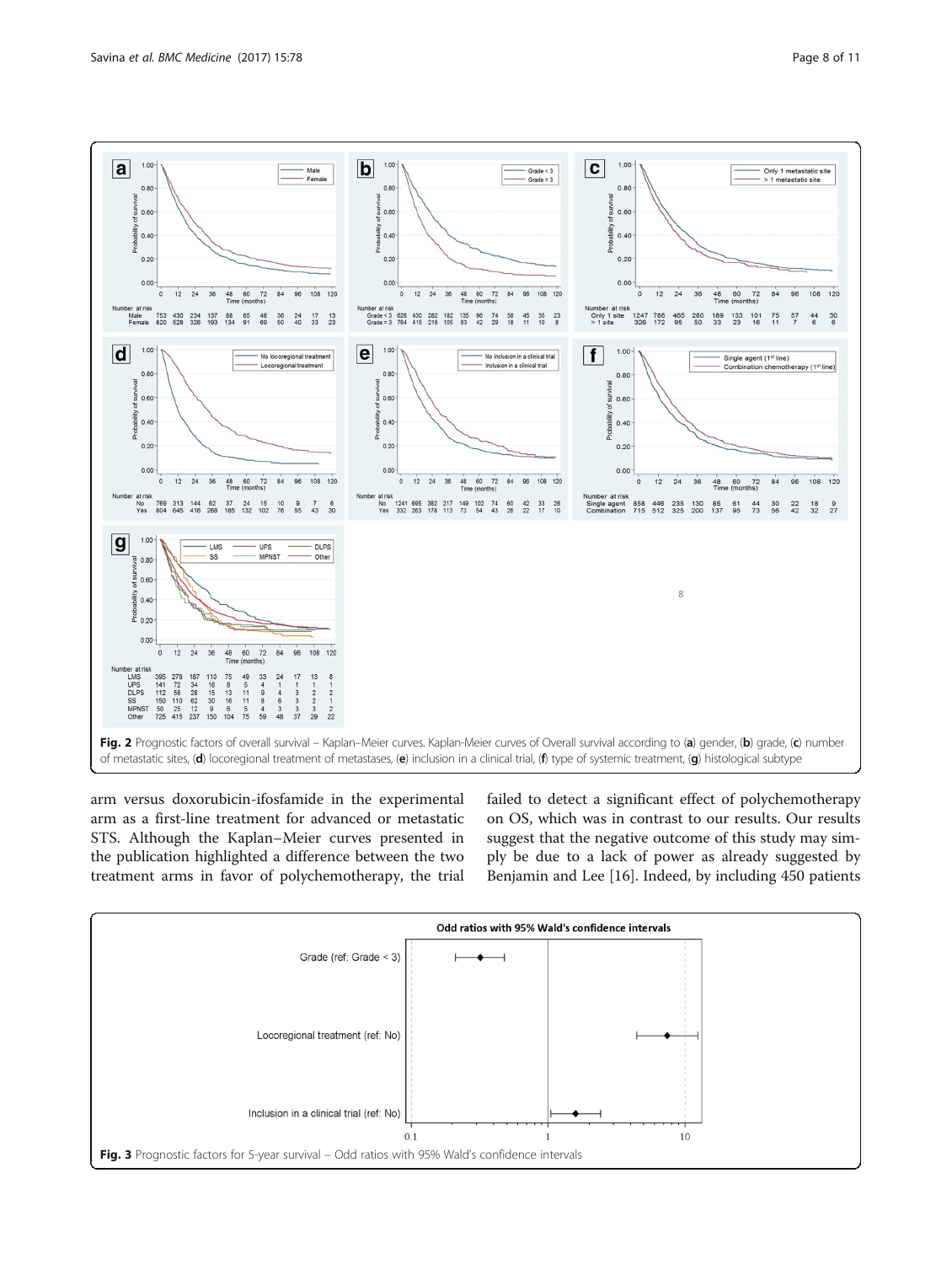and observing at least 366 events, the trial was designed to detect a maximum HR of 0.737. Due to the large size of our dataset, we were able to observe an HR of 0.822. Based on their hypotheses, a total of 827 events would be required to detect a similar treatment effect in a randomized clinical trial. Although our study suggests a benefit in terms of OS, clinicians should also be aware that randomized trials have clearly demonstrated that combination chemotherapy is more toxic than singleagent doxorubicin with a potential significant impact on the quality of life [[14, 15\]](#page-10-0). Therefore, a combination of doxorubicin with a second drug such as ifosfamide should be used only after a careful discussion with the patient on the benefit/risk ratio of this approach, particularly when tumor shrinkage is expected to improve the symptoms or clinical benefits.

A high proportion of patients received more than two lines of systemic treatment. With the exception of leiomyosarcomas, our results indicate that the benefit of a greater than third-line regimen is very limited, with the median TNT and OS ranging between 2.3 and 3.7 months and 5.4 and 8.5 months, respectively. This result is consistent with the data from the PALETTE study, which led to the approval of pazopanib in advanced STS [\[17](#page-10-0)]. In that study, the number of previous lines of chemotherapy was a significant prognostic factor in the multivariate analysis for PFS with a significantly worse outcome in patients receiving pazopanib in the third- or fourth-line settings versus the first- or secondline settings. Given the potential toxicity and the moderate benefit of systemic therapy after failure of the second-line treatment, best supportive care should be considered as a reasonable option, particularly in patients with non-leiomyosarcoma histology and a poor performance status or patients who were not eligible to participate in a clinical trial. Notably, 50% of patients received an off-label drug during their treatment disease course. This result reflects the increasing evidence for the use of other drugs besides doxorubicin and ifosfamide in the sarcoma field. The most frequently prescribed off-label drug in this study was gemcitabine. Indeed, gemcitabine with or without docetaxel is commonly used in some specific sarcoma subsets, particularly in leiomyosarcomas and angiosarcomas [[18](#page-10-0)–[21](#page-10-0)], although neither of these drugs is approved for this indication. Another not yet approved drug that is frequently used in the sarcoma field is paclitaxel, which shows activity particularly in angiosarcomas [\[22](#page-10-0), [23](#page-10-0)].

A significant proportion of patients with metastatic STS (27%) did not receive any systemic therapy. An age > 75 years was significantly associated with a lower probability of receiving any systemic treatment. Aging is associated with progressive functional declines, an increased prevalence of comorbidities, and a higher risk of cardiac and hematological toxicities related to anthracyclines [\[24](#page-10-0)–[26\]](#page-10-0). These data may explain the reluctance of oncologists to use chemotherapy in elderly patients with STS and raises the question of the development of adapted chemotherapy regimens for elderly patients with advanced STS, such as low-dose cyclophosphamide [[27](#page-10-0)] or liposomal doxorubicin [\[28](#page-10-0)].

A total of 49% of the patients received a loco-regional treatment of the metastasis, the most frequent of which were surgery followed by radiotherapy and radiofrequency ablation. The majority of these patients (71%) had lung metastases. The published evidence on the role of locoregional treatments, such as pulmonary metastasectomy, is derived from a small number of studies with limited sample sizes [[29](#page-10-0)]. Primary bone sarcomas, which may represent a distinct disease, are often included in these analyses. Our present study differed from previous publications because we used a larger database cohort, which increased the power of the multivariate analysis; additionally, we focused on STS exclusively to enhance the homogeneity of the study population. As suggested by previous studies, patients who underwent a locoregional metastasis treatment had improved survival in the multivariate analysis. Arguments have suggested that an observational study may not provide evidence that a difference in survival is attributable to the locoregional treatment and that only a randomized trial can answer the question. However, we observed that more than 80% of metastatic patients alive 5 years after the diagnosis of metastasis had received a locoregional treatment, versus 50% in the general population, and this parameter was most significantly associated with the probability of being alive at 5 years in the logistic regression model. Precisely, the descriptive analyses of the patients alive after 5 years suggest that surgery, radiofrequency, and a combination of different modalities are particularly beneficial in terms of survival. This hypothesis was confirmed by our sensibility analysis, since we found that the positive effect on the probability of 5-year survival was significant for these three treatment modalities only.

No data are available from randomized clinical trials to define how best to integrate the locoregional treatment of metastases in the management of patients with advanced disease. The most recent attempts were made by the European Organisation for Research and Treatment of Cancer (EORTC-Protocol 62933) with a randomized multicenter trial to assess metastasectomy alone versus induction chemotherapy followed by metastasectomy in a targeted sample size of 340 patients. Started in 1996, this trial was closed due to poor accrual in November of 2000. Notably, we report here the first large series of patients who received non-surgical locoregional treatment of metastases, including 254 patients treated with radiotherapy, 42 with radiofrequency ablation, and 320 with a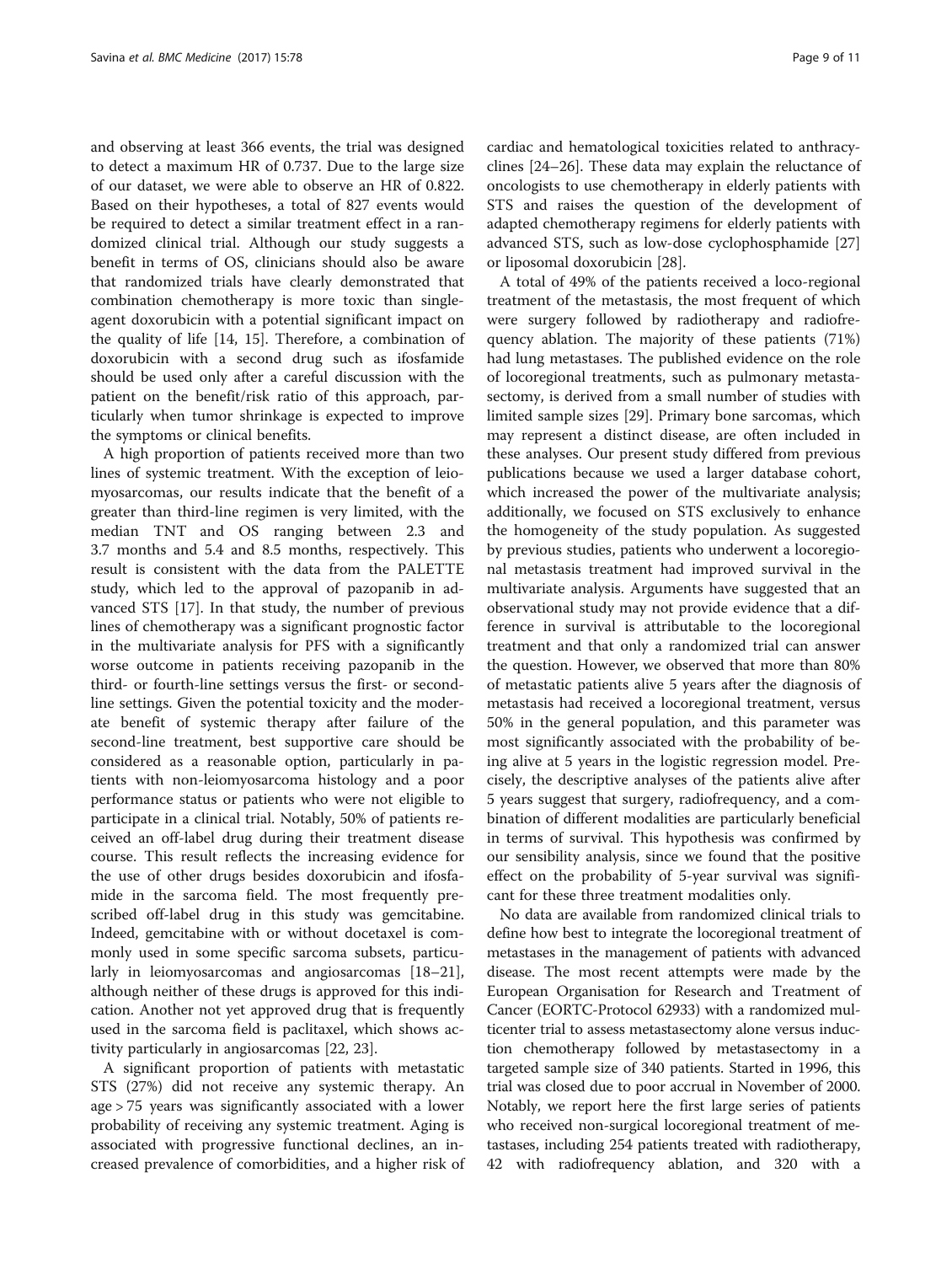<span id="page-9-0"></span>combination of surgery plus radiotherapy or surgery plus radiofrequency ablation of metastases.

The gold standard endpoint in randomized clinical trials in oncology is OS. However, the use of a surrogate endpoint at an earlier stage in clinical trials would speed up the assessment of treatments and might reduce the cost of drug development. Studies that assess the use of alternative outcome measures, such as the response rate or PFS, as surrogate endpoints for OS in sarcoma patients showed only a modest if any correlation with PFS and OS [[30](#page-10-0), [31\]](#page-10-0). This issue was recently illustrated with the pivotal trial that led to eribulin approval in patients with liposarcomas that showed a benefit in OS but not in PFS [[32\]](#page-10-0). TNT is an established endpoint that is mostly applied in hematological malignancies and has recently been used in breast, colon, and prostate cancer [[33](#page-10-0)–[35](#page-10-0)]. The use of this parameter is predicated on the concept that a change in treatment usually occurs in response to a real change in the patient status by integrating the efficacy and toxicity components. In our study, we found a strong correlation between TNT and OS. The prospective validation of this endpoint as a surrogate for OS should be done in future studies.

## Conclusions

This study reports the most comprehensive information related to the patterns of care and outcome of STS with advanced disease managed in the real-life setting. Limitations include its observational nature, which provides a lower level of evidence than a conventional clinical trial, the lack of data related to visceral sarcomas and GIST, and to the safety of therapeutic interventions. However, there are several lines of evidence indicating that observational studies usually do provide valid information and could be used to exploit well-designed databases [\[36](#page-10-0)].

# Additional file

[Additional file 1:](dx.doi.org/10.1186/s12916-017-0831-7) Supplementary Methods. (DOCX 11 kb)

#### Abbreviations

DLPS: Dedifferentiated liposarcoma; LMS: Leiomyosarcoma; MFHs: Malignant fibrous histiocytomas; MPNST: Malignant peripheral nerve sheath tumors; OS: Overall survival; PFS: Progression-free survival; SS: Synovial sarcoma; STSs: Soft-tissue sarcomas; TNT: Time to next treatment; UPS: Undifferentiated pleomorphic sarcoma

#### Acknowledgments

The authors are grateful to Jean-Baptiste Courreges, Myriam Jean-Denis, and Nouria Mesli for their contribution to the management of the French Sarcoma Group database.

#### Funding

The present study has been funded by the French National Cancer Institute.

#### Availability of data and materials

The datasets supporting the conclusions of this article cannot be shared for confidentiality reasons. The METASARC database contains the most comprehensive information related to the outcome of STS with advanced disease and will be continuously updated to help clinicians identify the best therapeutic options for their patients. Queries related to factors such as the activity of a drug in a specific histological subtype can be sent by email (metasarc@bordeaux.unicancer.fr). Similarly, our results will also be available for investigators who need a reference for the response and outcome in the assessment of an investigational drug in a specific setting.

#### Authors' contributions

Study concepts and design: AI. Acquisition, analysis or interpretation of data: MS, ALC, JYB, IRC, OM, MT, SC, PT, DRV, PM, ES, CH, PS, MPS, CLP, AG, CB, FLL, AI. Drafting of the manuscript: MS, ALC, JYB, IRC, OM, MT, SC, PT, DRV, PM, ES, CH, PS, MPS, CLP, AG, CB, FLL, AI. Critical revision of the manuscript for important intellectual content: MS, ALC, JYB, IRC, OM, MT, SC, PT, DRV, PM, ES, CH, PS, MPS, CLP, AG, CB, FLL, AI. All authors have given final approval of the version to be published. All authors agree to be accountable for all aspects of the work in ensuring that questions related to the accuracy or integrity of any part of the work are appropriately investigated and resolved.

#### Competing interests

The authors declare that they have no competing interests.

#### Consent for publication

Not applicable.

#### Ethics approval and consent to participate

This study was approved by the ethics committee of the Comprehensive Cancer Center Institut Bergonié (Bordeaux, France).

#### Publisher's Note

Springer Nature remains neutral with regard to jurisdictional claims in published maps and institutional affiliations.

#### Author details

<sup>1</sup> Clinical and Epidemiological Research Unit, Institut Bergonié, Bordeaux France. <sup>2</sup>ISPED, INSERM U1219 Bordeaux Population Health Center, Epicene Team, Bordeaux, France. <sup>3</sup>Department of Medicine, Institut Gustave Roussy Villejui, France. <sup>4</sup>Department of Medicine, Centre Leon Berard, Lyon, France.<br><sup>5</sup>Department of Medicine, Institut Bergenié, Berdeaux, France. <sup>6</sup>Department Department of Medicine, Institut Bergonié, Bordeaux, France. <sup>6</sup>Department of Pathology, Institut Gustave Roussy, Villejuif, France. <sup>7</sup>Department of Pathology, Centre Leon Berard, Lyon, France. <sup>8</sup>Department of Surgery, Centre Leon Berard, Lyon, France. <sup>9</sup>Department of Surgery, Institut Bergonié Bordeaux, France. 10Department of Surgery, Institut Gustave Roussy, Villejuif, France. <sup>11</sup>Department of Radiotherapy, Institut Bergonié, Bordeaux, France.<br><sup>12</sup>Department of Radiotherapy, Centre Leon Berard, Lyon, France. <sup>13</sup>Department of Radiotherapy, Institut Gustave Roussy, Villejuif, France. <sup>14</sup>Department of Pathology, Institut Bergonié, Bordeaux, France. <sup>15</sup>Early Phase Trials and Sarcoma Units, Institut Bergonié, 229 Cours de l'Argonne, Bordeaux, France.

#### Received: 3 December 2016 Accepted: 3 March 2017 Published online: 10 April 2017

#### References

- 1. Coindre JM, Terrier P, Guillou L, et al. Predictive value of grade for metastasis development in the main histologic types of adult soft tissue sarcomas: a study of 1240 patients from the French Federation of Cancer Centers Sarcoma Group. Cancer. 2001;91:1914–26.
- Fletcher C, Unni K, Mertens F, editors. World Health Organization Classification of Tumours Pathology and Genetics of Tumours of Soft Tissue and Bone. Lyon: IARC Press; 2013.
- 3. Trojani M, Contesso G, Coindre JM, et al. Soft-tissue sarcomas of adults; study of pathological prognostic variables and definition of a histopathological grading system. Int J Cancer. 1984;33:37–42.
- 4. Hirota S, Isozaki K, Moriyama Y, et al. Gain-of-function mutations of c-kit in human gastrointestinal stromal tumors. Science. 1998;279:577–80.
- 5. Schemper M, Kaider A, Wakounig S, Heinze G. Estimating the correlation of bivariate failure times under censoring. Statist Med. 2013;32:4781–90.